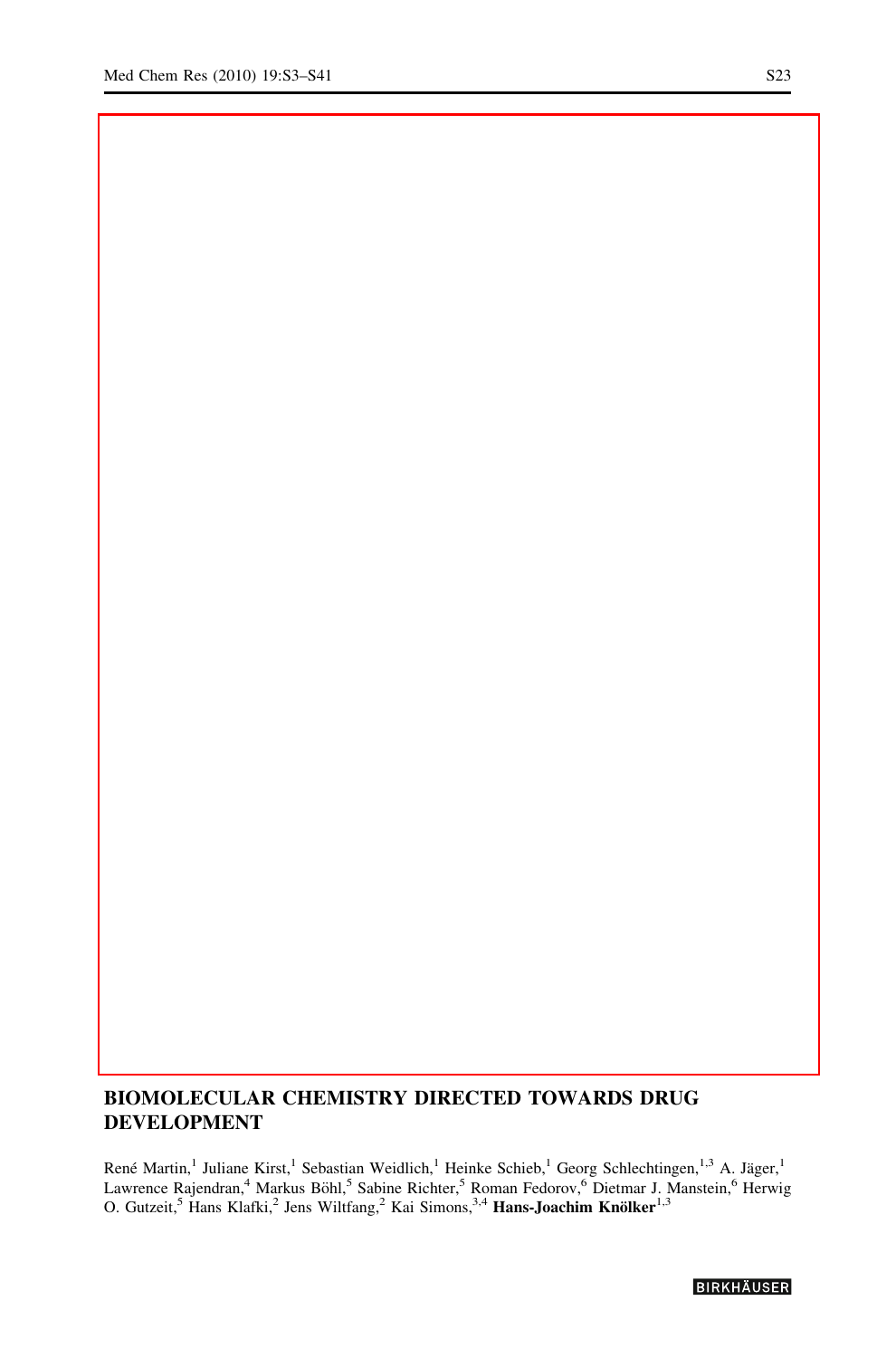<sup>1</sup>Department Chemie, Technische Universität Dresden, Bergstr. 66, 01069 Dresden, Germany. e-mail: hans-joachim.knoelker@tu-dresden.de; <sup>2</sup>Rheinische Kliniken Essen, Universität Duisburg-Essen, Virchowstr. 171, 45147 Essen, Germany; <sup>3</sup>JADO Technologies GmbH, Tatzberg 47-51, 01307 Dresden, Germany; <sup>4</sup>Max Planck Institut für Molekulare Zellbiologie und Genetik, Pfotenhauer Str. 108, 01307 Dresden, Germany; <sup>5</sup>Institut für Zoologie, Technische Universität Dresden, Zellescher Weg 20b, 01217 Dresden, Germany; <sup>6</sup>Institut für Biophysikalische Chemie, Medizinische Hochschule Hannover, 30623 Hannover, Germany

Alzheimer's disease (AD) is a neurodegenerative disorder leading to progressive loss of memory and other cognitive abilities. Currently, there is no treatment for AD available which either stops the progress or can cure the disease. In cooperation with JADO Technologies (Dresden), the Max-Planck Institute for Molecular Cell Biology and Genetics in Dresden and the Laboratory for Molecular Neurobiology at the University Duisburg-Essen, we are developing an approach for the design of potential novel drugs against AD. Characteristic of AD is the formation of extracellular aggregates of  $\beta$ -amyloid peptides, known as amyloid plaques. According to the amyloid cascade hypothesis,  $\beta$ amyloid peptides are believed to play a key role in the pathogenesis. The  $\beta$ -amyloid peptides are generated from the membrane protein APP (amyloid precursor protein) by sequential cleavages of APP involving first,  $\beta$ -secretase, and subsequently,  $\gamma$ -secretase. Thus, highly efficient inhibition of the  $\beta$ secretase enzyme should lead to a potential therapy for AD. Amyloidogenic cleavage of APP takes place when APP and  $\beta$ -secretase are co-internalized into the cell via endocytosis.  $\beta$ -Secretase is found in structural microdomains of the cell membrane, known as lipid rafts and cleavage of APP by  $\beta$ secretase was reported to occur in lipid rafts. Based on these findings, we have designed and synthesized a modified lipophilic  $\beta$ -secretase inhibitor with a tripartite structure, in which each unit exhibits a well-defined function.<sup>1</sup>



The known  $\beta$ -secretase inhibitor GL 189 (Calbiochem) is a transition state inhibitor showing only a minor effect in cellular assays.<sup>2</sup> However, linking it to a membrane anchor via a spacer of defined length, leads to a tripartite structure which locates the  $\beta$ -secretase inhibitor to lipid rafts. The tripartite structure is transported into the cell by endocytosis and delivered to endosomes where  $\beta$ -secretase is active.<sup>1,3</sup> The first results emphasized that our tripartite structures are more effective compared to nonlipophilic modified inhibitors, by several orders of magnitude—in cell culture as well as in animal models. In a mouse model simulating AD, our novel inhibitor reduced the formation of  $\beta$ -amyloid peptides by 60% in only 4 h, whereas the nonanchored inhibitor showed no effect.



In a further project, we are developing novel inhibitors of myosin ATPase. Based on a silvermediated pyrrole synthesis described a few years ago,<sup>4</sup> we have elaborated a highly efficient silvercatalyzed route which provided pentabromopseudilin (1) and pentachloropseudilin (2), halogenated natural products isolated from microorganisms, as well as their synthetic analogs 12 and  $14<sup>5</sup>$  These compounds have been identified as novel isoform-specific inhibitors of myosin motor activity. The activities of 1 and 2 are comparable to the known inhibitors  $(-)$ -blebbistatin (17) and N-benzyl-ptoluenesulfonamide (BTS)  $(18)$ .<sup>5-7</sup>

## **BIRKHÄUSER**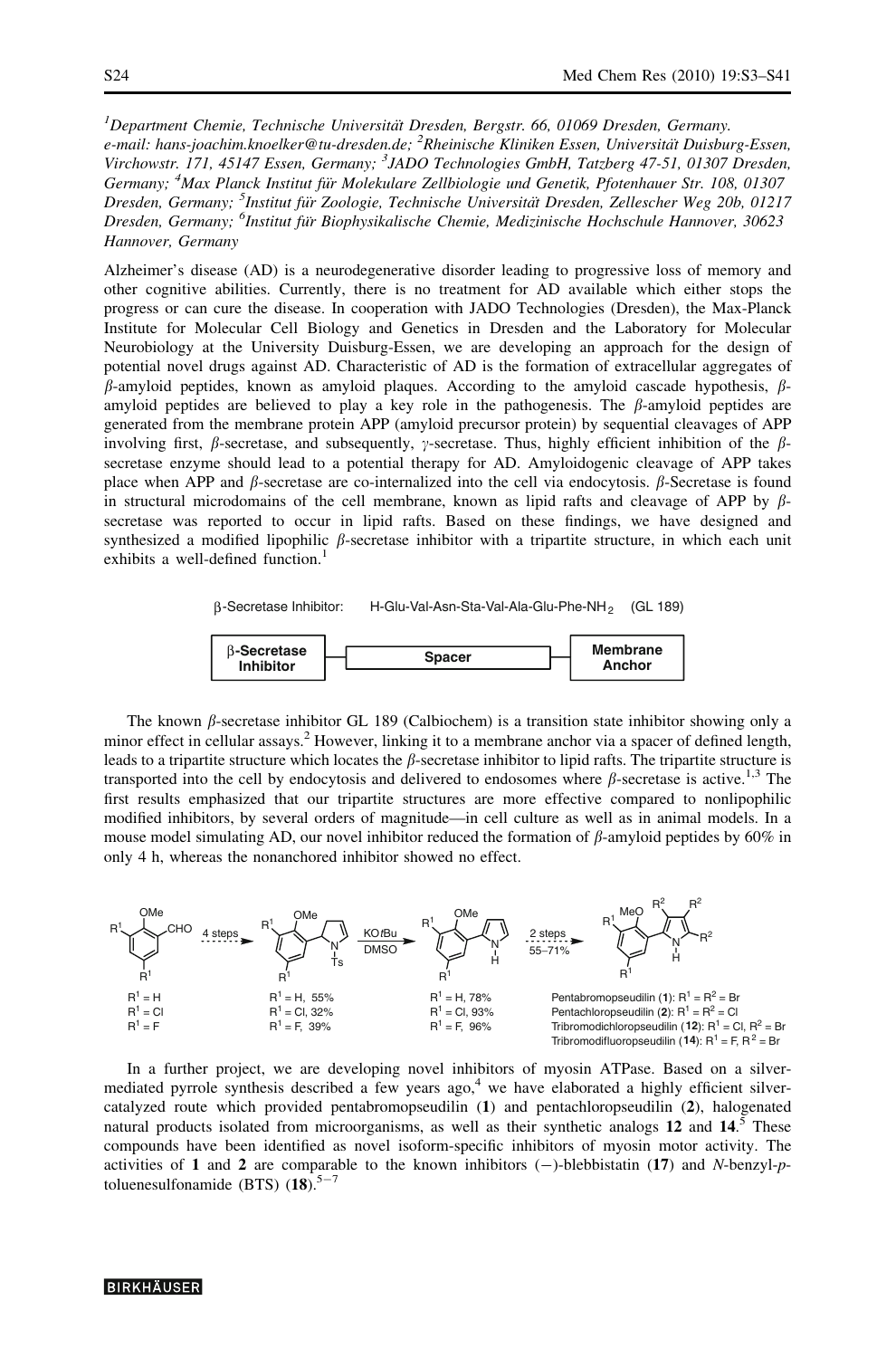

An X-ray crystal structure analysis of the complex formed by the Dictyostelium myosin-2 motordomain with  $Mg^{2+}$ –ADP–*meta*-vanadate and pentabromopseudilin (1) revealed a new allosteric binding site, 7.5 Å away from the allosteric binding site of  $(-)$ -blebbistatin (17).



The discovery of a novel class of myosin ATPase inhibitors and the identification of a second allosteric-binding site opens up the way for the development of more potent isoform-specific myosin inhibitors based on rational drug design. Specific inhibitors of myosins represent promising candidates for the treatment of a range of diseases, such as cancer and malaria.

## References

- 1. Braxmeier, T., Friedrichson, T., Fröhner, W., Jennings, G., Munick, M., Schlechtingen, G., Schroeder, C., Knölker, H.-J., Simons, K., Zerial, M., Kurzchalia, T., PCT Int Appl. WO 2005/ 097199, 2005.
- 2. (a) Tung, J. S., Davis, D. L., Anderson, J. P., Walker, D. E., Mamo, S., Jewett, N., Hom, R. K., Sinha, S., Thorsett, E. D., and John, V., J. Med. Chem. 2002, 45, 259; (b) Capell, A., Meyn, L., Fluhrer, R., Teplow, D. B., Walter, J., and Haass, C., J. Biol. Chem. 2002, 277, 5637.
- 3. Rajendran, L., Schneider, A., Schlechtingen, G., Weidlich, S., Ries, J., Braxmeier, T., Schwille, P., Schulz, J. B., Schroeder, C., Simons, M., Jennings, G., Knölker, H.-J., and Simons, K., Science 2008, 320, 520–523.
- 4. Agarwal, S. and Knölker, H.-J., Org. Biomol. Chem. 2004, 2, 3060-3063.